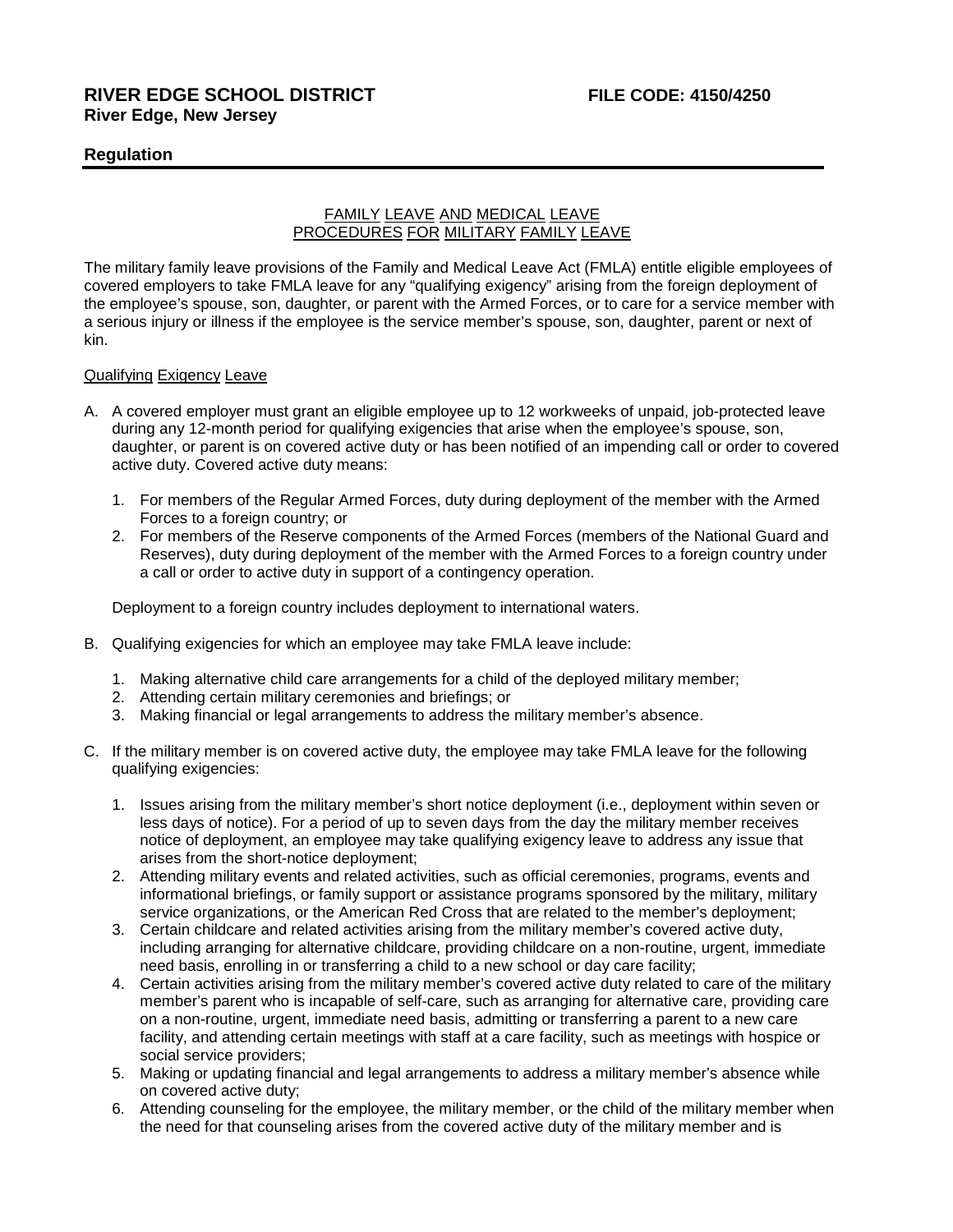## MILITARY FAMILY LEAVE (regulation continued)

provided by someone other than a health care provider;

- 7. Taking up to 15 calendar days of leave to spend time with a military member who is on short-term, temporary Rest and Recuperation leave during deployment. The employee's leave for this reason must be taken while the military member is on Rest and Recuperation leave;
- 8. Certain post-deployment activities within 90 days of the end of the military member's covered active duty, including attending arrival ceremonies, reintegration briefings and events, and other official ceremonies or programs sponsored by the military, and addressing issues arising from the death of a military member, including attending the funeral;
- 9. Any other event that the employee and employer agree is a qualifying exigency.

### Military Caregiver Leave

An eligible employee may receive up to a total of 26 workweeks of unpaid, job-protected leave during a single 12-month period to care for a covered service member with a serious injury or illness. The employee must be the spouse, son, daughter, parent, or next of kin of the covered service member.

When a service member designates in writing a blood relative as next of kin for FMLA purposes, that individual is deemed to be the service member's only FMLA next of kin. When a current service member has not designated in writing a next of kin for FMLA purposes, and there are multiple family members with the same level of relationship to the service member, all such family members are considered the service member's next of kin and may take FMLA leave to provide care to the service member.

## A. Single 12-Month Period

- 1. The single 12-month period for military caregiver leave begins on the first day the employee takes leave for this reason and ends 12 months later, regardless of the 12-month period established by the employer for other FMLA leave reasons;
- 2. An eligible employee is limited to a *combined* total of 26 workweeks of leave for any FMLA-qualifying reasons during the single 12-month period. Up to 12 of the 26 weeks may be for an FMLA-qualifying reason other than military caregiver leave. For example, if an employee uses 10 weeks of FMLA leave for his or her own serious health condition during the single 12-month period, the employee has up to 16 weeks of FMLA leave left for military caregiver leave;
- 3. Military caregiver leave is available to an eligible employee once per service member, per serious injury or illness. However, an eligible employee may take an additional 26 weeks of leave in a different 12-month period to care for the same service member if he or she has another serious injury or illness. For example, if an eligible employee takes military caregiver leave to care for a current service member who sustained severe burns, the employee would be entitled to an additional 26 weeks of caregiver leave in a different 12-month period if the same service member is later diagnosed with a traumatic brain injury that was incurred in the same incident as the burns;
- 4. An eligible employee may also take military caregiver leave to care for more than one current service member or covered veteran with a serious injury or illness at the same time, but the employee is limited to a total of 26 weeks of military caregiver leave in any single 12-month period. Additionally, an eligible employee may be able to take military caregiver leave for the same family member with the same serious injury or illness both when the family member is a current service member and when the family member is a veteran.
- B. A covered service member is either:
	- 1. A current member of the Armed Forces (including a member of the National Guard or Reserves) who is undergoing medical treatment, recuperation, or therapy, is in outpatient status, or is on the temporary disability retired list, for a serious injury or illness. For a current service member, a serious injury or illness is one that may render the service member medically unfit to perform his or her military duties; or
	- 2. A veteran of the Armed Forces (including the National Guard or Reserves) discharged within the fiveyear period before the family member first takes military caregiver leave to care for the veteran and who is undergoing medical treatment, recuperation, or therapy for a qualifying serious injury or illness. For a veteran, a serious injury or illness is one that rendered the veteran medically unfit to perform his